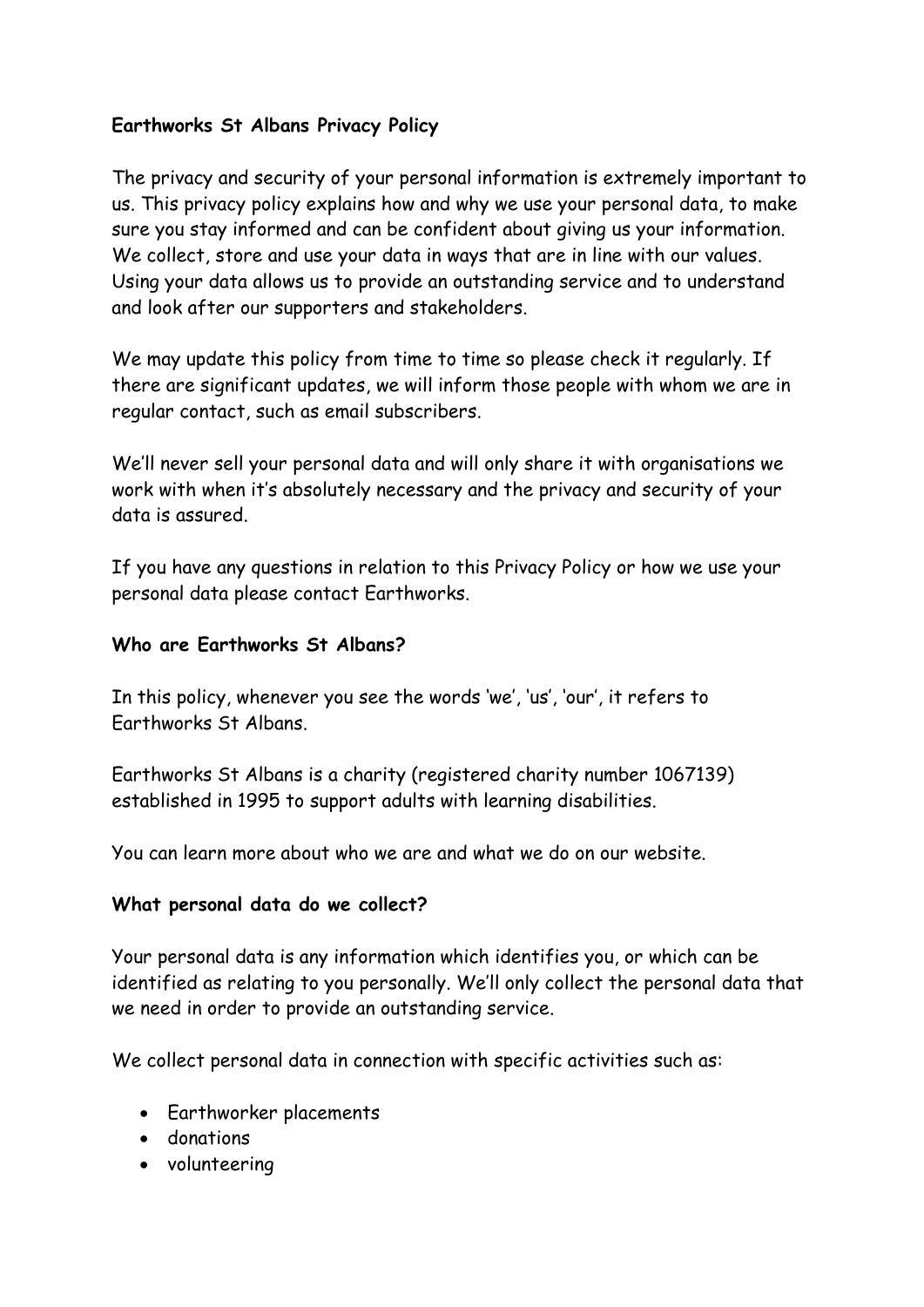- school and college bookings
- employment
- events

Some examples of the types of personal data we may collect include:

- your full name and title
- your postal address
- your date of birth
- email address
- telephone numbers
- photographs
- relevant medical information
- progression and development observations and records
- Gift Aid permissions

You can give us your personal data via our website, Earthworker and volunteer application and referral forms, emergency contact forms, fundraising responses, emails, telephone calls and in person.

#### **Personal data provided by you:**

This includes information you give when interacting with us, for example joining or registering, placing an order or communicating with us. For example:

Personal details (name, date of birth, email, address, telephone, and so on) when you become a donor or supporter

Financial information (payment information such as direct debit details, and whether donations are Gift-Aided)

Your opinions and attitudes about Earthworks St Albans, activities and interests, and your experiences of Earthworks.

#### **Personal data created by your involvement with us:**

Your activities and involvement with us will result in personal data being created. This could include details of how you've helped us by volunteering or being involved with our campaigns and activities. If you decide to donate to us, then we'll keep records of when and how much you give to a particular cause.

#### **Personal data provided by other organisations:**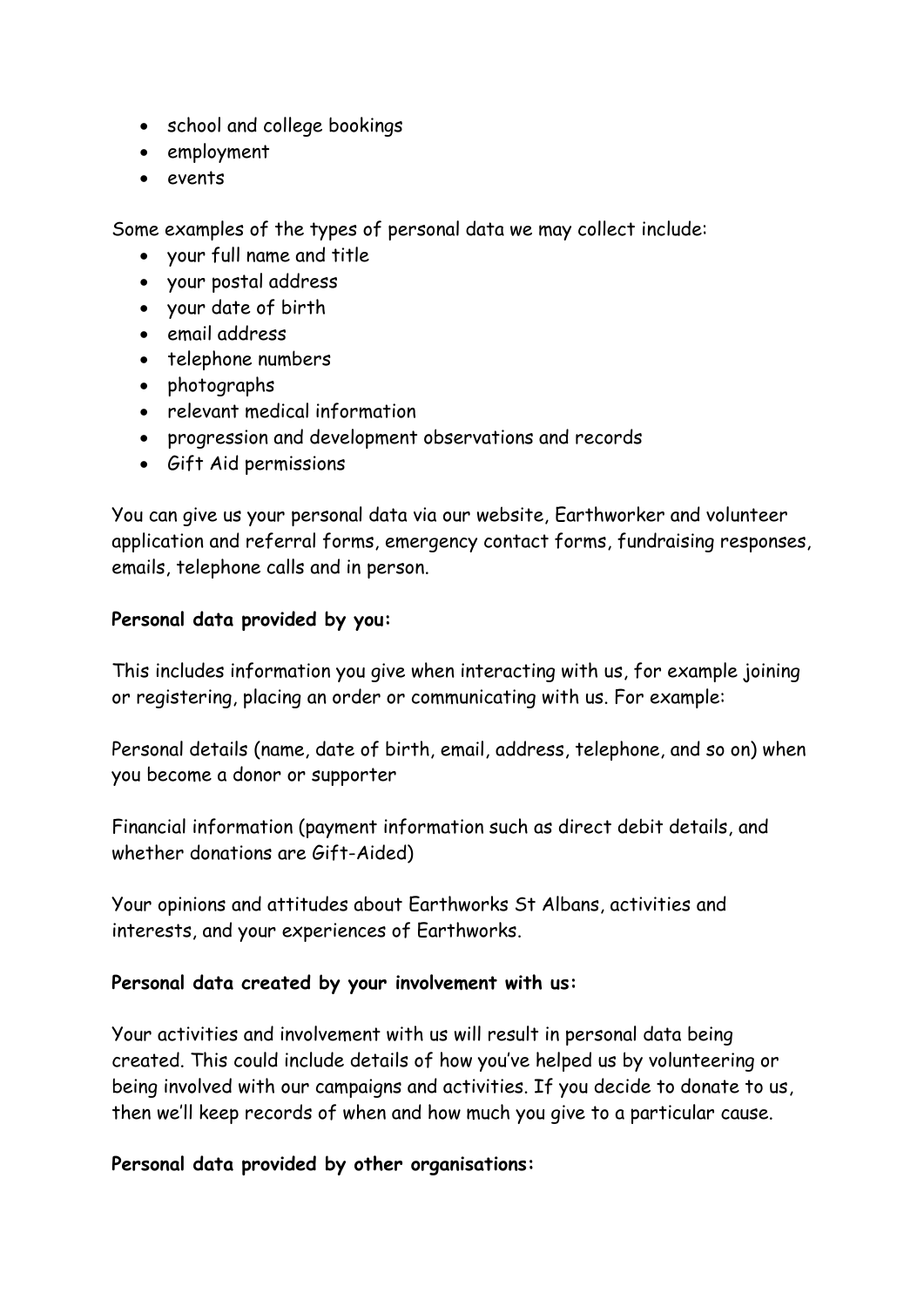We collect data from other organisations with which we work, including Ticket Tailor, Virgin Money Giving and Charities Aid Foundation. For more information about the way they collect, store and use data, please see their own privacy policies.

## **Sensitive personal data:**

At times we'll collect sensitive personal data for Equal Opportunities monitoring, as well as researching whether we deliver great experiences for everyone, but this is only ever analysed at an aggregate level.

### **Volunteers:**

If you're a volunteer then we may collect extra information about you (e.g. references, disclosure and barring checks, details of emergency contacts, medical conditions etc.). This information will be retained for legal or contractual reasons, to protect both us and you (including in the event of an insurance or legal claim) and for safeguarding purposes.

### **Contacting you:**

For each use of your data, we will only contact you via the communications channels you have given us permission to use.

#### **How we use your personal data:**

We'll only use your personal data on relevant lawful grounds as permitted by the EU General Data Protection Regulation (from 25 May 2018)/UK Data Protection Act and Privacy of Electronic Communication Regulation.

Personal data provided to us will be used for the purpose or purposes outlined in any fair processing notice in a transparent manner at the time of collection or registration where appropriate, in accordance with any preferences you express. If asked by the police, or any other regulatory or government authority, we may need to provide your personal data.

Your personal data may be collected and used to:

- help us deliver our charitable activities
- help us raise funds,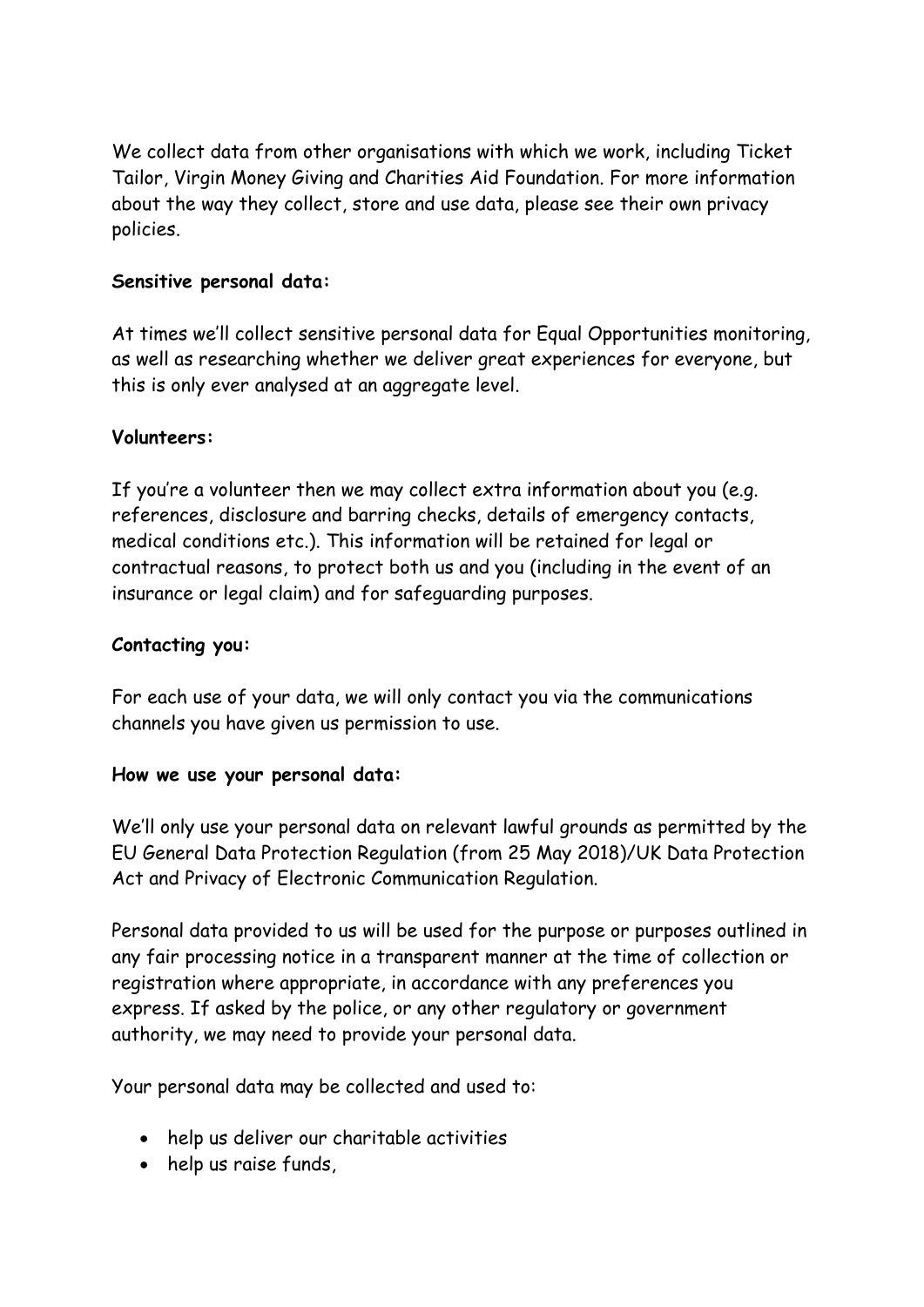- to provide a service or product you have requested
- to inform you of our news, events, activities and services

Below are the main uses of your data which depend on the nature of our relationship with you and how you interact with our services, website and activities.

#### **Marketing communications:**

Your privacy is important to us, so we'll always keep your details secure. We'd like to use your details to keep in touch about things that may matter to you.

If you choose to hear from us we may send you information. This might be about visiting us, volunteering with us, Health & Wellbeing, Nature, events and experiences, conservation work, fundraising campaigns, and learning opportunities.

We'll only send these to you if you agree to receive them and we will never share your information with other companies. If you agree to receive marketing information from us you can change your mind at a later date. You can easily unsubscribe from digital communications at any time.

However, if you tell us you don't want to receive marketing communications, then you may not hear about events or other work we do that may be of interest to you.

#### **Social media targeting:**

If you are a social media user, we will use certain social media tools as part of our relationship with you. These tools include such platforms as Facebook, Instagram and Twitter.

This activity is governed by the social medial platform's own privacy policy and terms and conditions, so please refer to these documents if you require any further information about this activity.

#### **Fundraising, donations and legacy pledges:**

Where we have your permission, we may invite you to support vital initiatives by making a donation, getting involved in fundraising activities or leaving a gift in your will.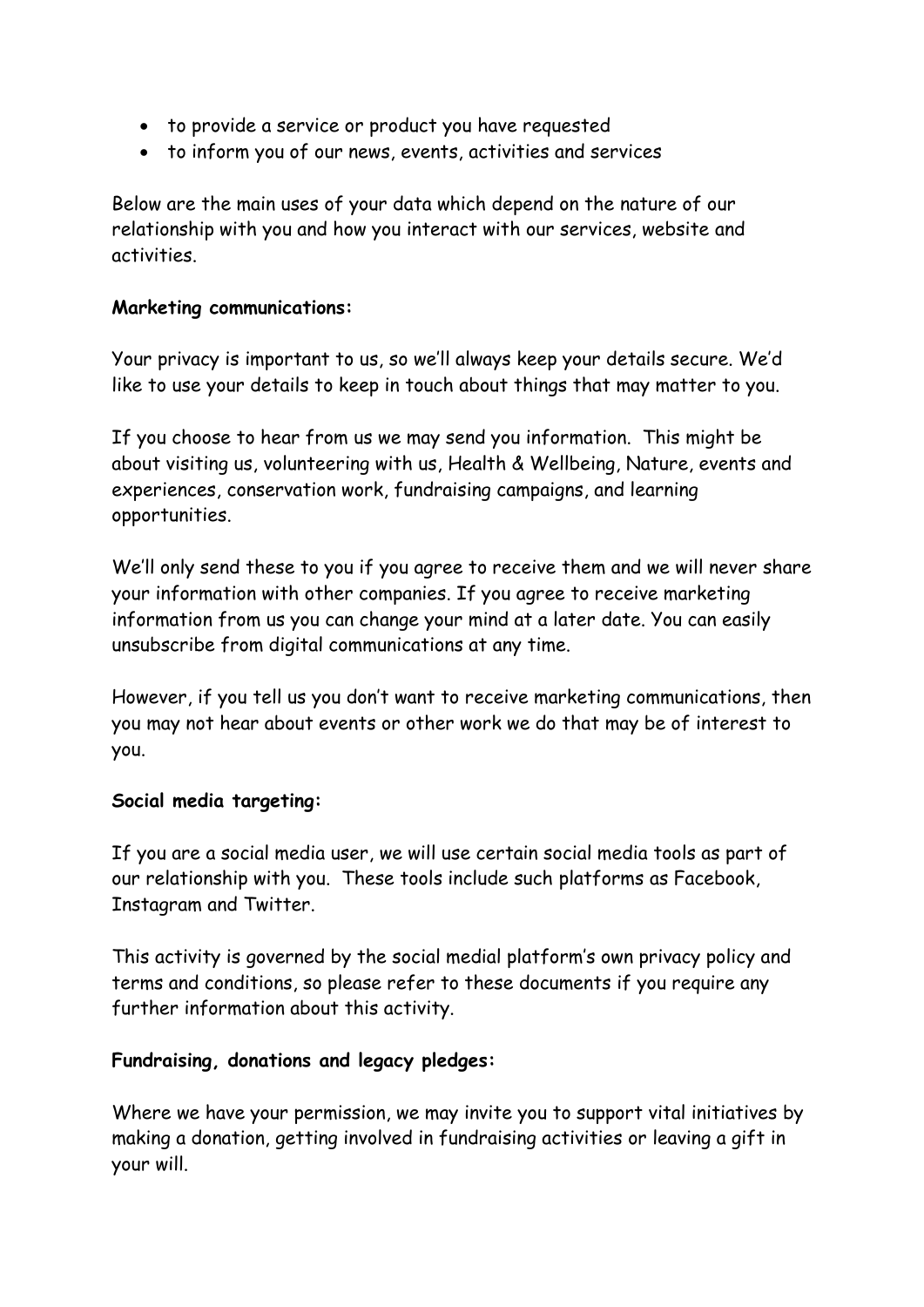Occasionally, we may invite some supporters to attend special events to find out more about the ways in which donations and gifts in wills can make a difference to specific projects and to our cause. We'll also send you updates on the impact that you make by supporting us in this way, unless you tell us not to.

If you make a donation, we'll use any personal information you give us to record the nature and amount of your gift, claim gift aid where you've told us you're eligible and thank you for your gift. If you interact or have a conversation with us, we'll note anything relevant and store this securely on our systems.

If you tell us you want to fundraise to support our cause, we'll use the personal information you give us to record your plans and contact you to support your fundraising efforts.

## **Management of volunteers:**

We need to use your personal data to manage your volunteering, from the moment you enquire to the time you decide to stop volunteering with us. This could include: contacting you about an opportunity you've applied for or we think you might be interested in, expense claims you've made, shifts you've booked and to recognise your contribution.

It could also include information about things happening where you volunteer and about your volunteering, including asking for your opinions on your volunteering experience.

#### **Orders and events management:**

We process customer data to fulfil orders and run events. Your data will be used to communicate with you throughout the process, including confirming we've received your order and payment, to confirm dispatch, to clarify where we might need more detail to fulfil an order or booking, or to resolve issues that might arise with your order or booking.

#### **Research:**

We carry out research with our supporters, customers, staff and volunteers to get feedback on their experience with us. We use this feedback to improve the experiences that we offer and ensure we know what is relevant and interesting to you.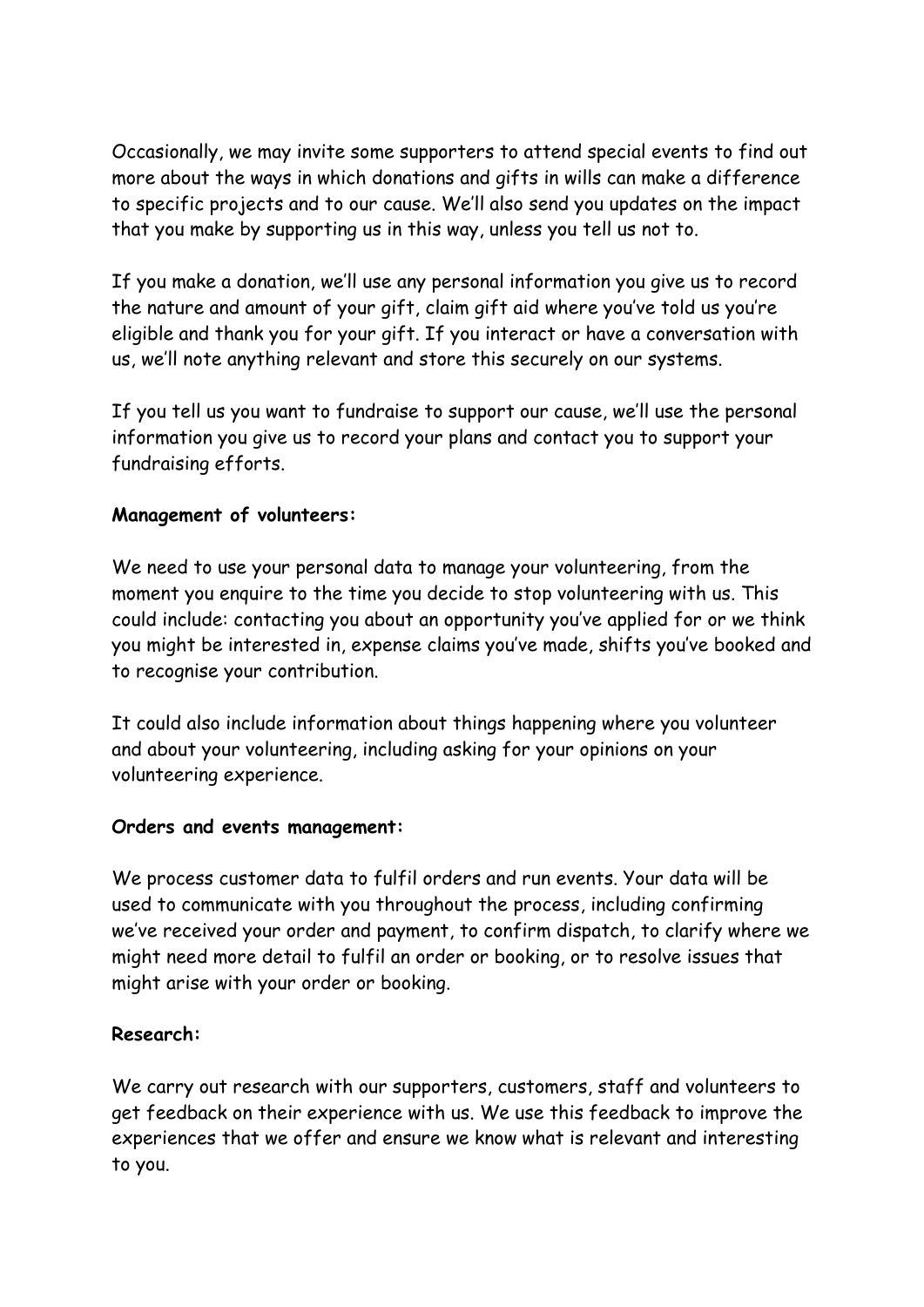If you choose to take part in research, we'll tell you when you start what data we will collect, why and how we'll use it. All the research we conduct is optional and you can choose not to take part. For some of our research we may ask you to provide sensitive personal data (e.g. ethnicity). You don't have to provide this data and we also provide a 'prefer not to say' option. We only use it at an aggregate level for reporting (e.g. equal opportunities monitoring).

## **How long we keep your personal data:**

We keep your personal data for as long as we need to, depending on how you have given us permission to use it. For example, if you sign up to a newsletter, we will keep your personal data for as long as you subscribe to it. If we no longer need to use your data, we will delete it. We will store your Gift Aid permission for six years from the end of the financial year to which it relates.

### **Recruitment and employment:**

In order to comply with our contractual, statutory, and management obligations and responsibilities, we process personal data, including 'sensitive' personal data, from job applicants and employees.

Such data can include, but isn't limited to, information relating to health, racial or ethnic origin, and criminal convictions. In certain circumstances, we may process personal data or sensitive personal data, without explicit consent. Further information on what data is collected and why it's processed is given below.

## **CCTV:**

CCTV cameras at Earthworks monitor; the pedestrian gate entrance, the market garden area immediately in front of The Warren and the inside of the lockup container 24 hours a day and this data is continuously recorded.

Camera locations are chosen to minimise the capture of images which are not relevant to the legitimate purposes of the monitoring.

CCTV images are recorded for the purposes of crime prevention/deterrent, the protection of Earthworks' buildings and property, for the personal safety of staff, Earthworkers, volunteers, visitors and other members of the public, and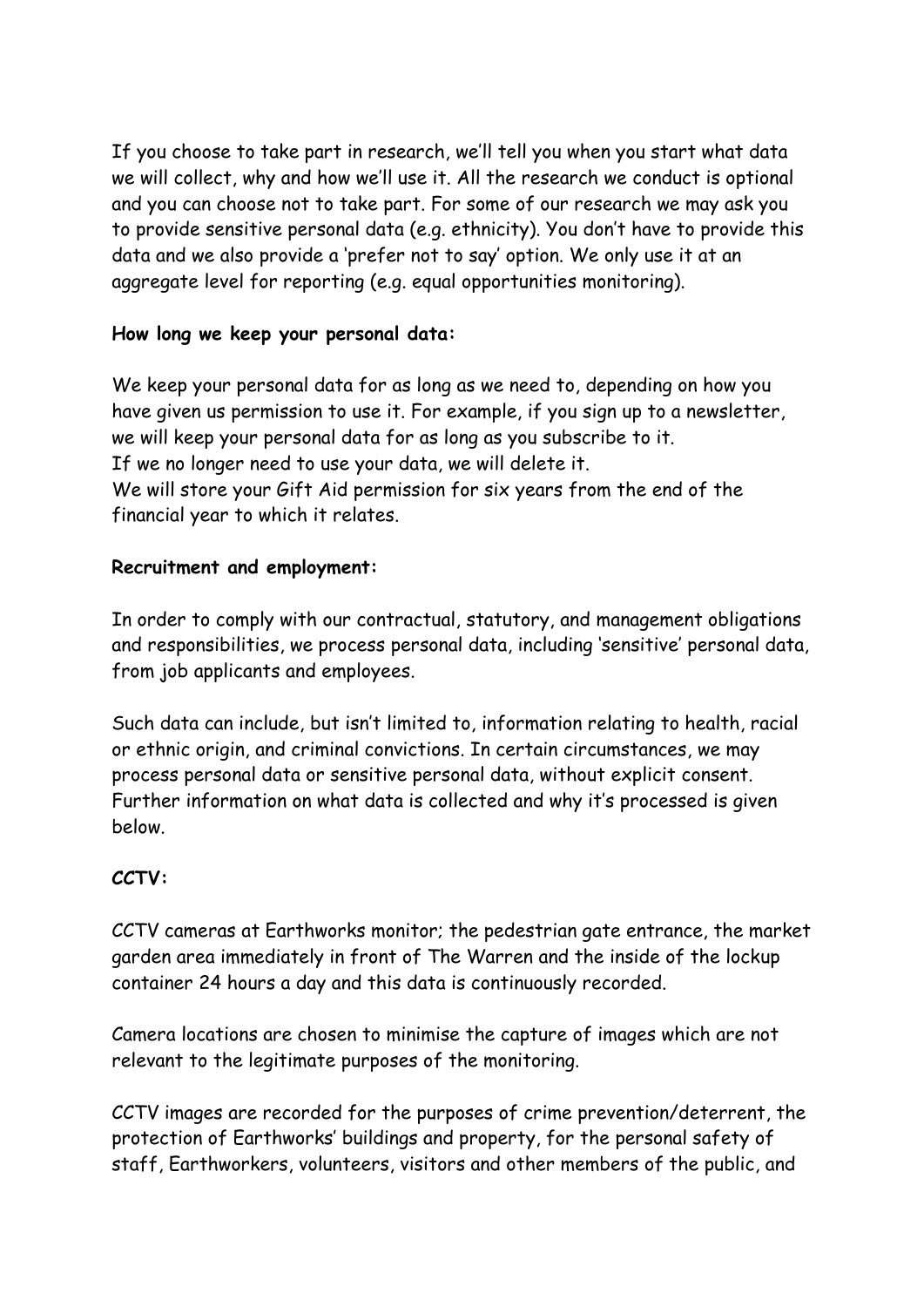to support law enforcement bodies in the prevention, detection and prosecution of crime.

The lawful bias for our processing of data obtained via CCTV is the legitimate interest to protect the personal safety of staff, Earthworkers, volunteers, visitors, and other members of the public and to protect and the organisation's buildings and assets.

Live feeds from CCTV cameras are monitored only where this is reasonably necessary, for example to protect health and safety and wellbeing or when it is suspected a break in is taking place.

Earthworks will ensure that live feeds from cameras and recorded images are only viewed by approved members of its staff whose role requires them to have access to such data.

Earthworks does not carry out covert monitoring or surveillance (that is, where you are unaware that the monitoring or surveillance is taking place).

Earthworks may allow law enforcement agencies to view or remove CCTV footage where this is required in the detection or prosecution of crime.

Earthworks will keep a record of all disclosures of CCTV footage.

## CONTRACTUAL RESPONSIBILITIES

Our contractual responsibilities include those arising from the contract of employment. The data processed to meet contractual responsibilities includes, but is not limited to, data relating to: payroll, bank account, postal address, statutory sick pay, leave, maternity pay, pension and emergency contacts.

## STATUTORY RESPONSIBILITIES

Our statutory responsibilities are those imposed through law on the organisation as an employer. The data processed to meet statutory responsibilities includes, but is not limited to, data relating to: tax, national insurance, statutory sick pay, statutory maternity pay, family leave, work permits, equal opportunities monitoring.

#### MANAGEMENT RESPONSIBILITIES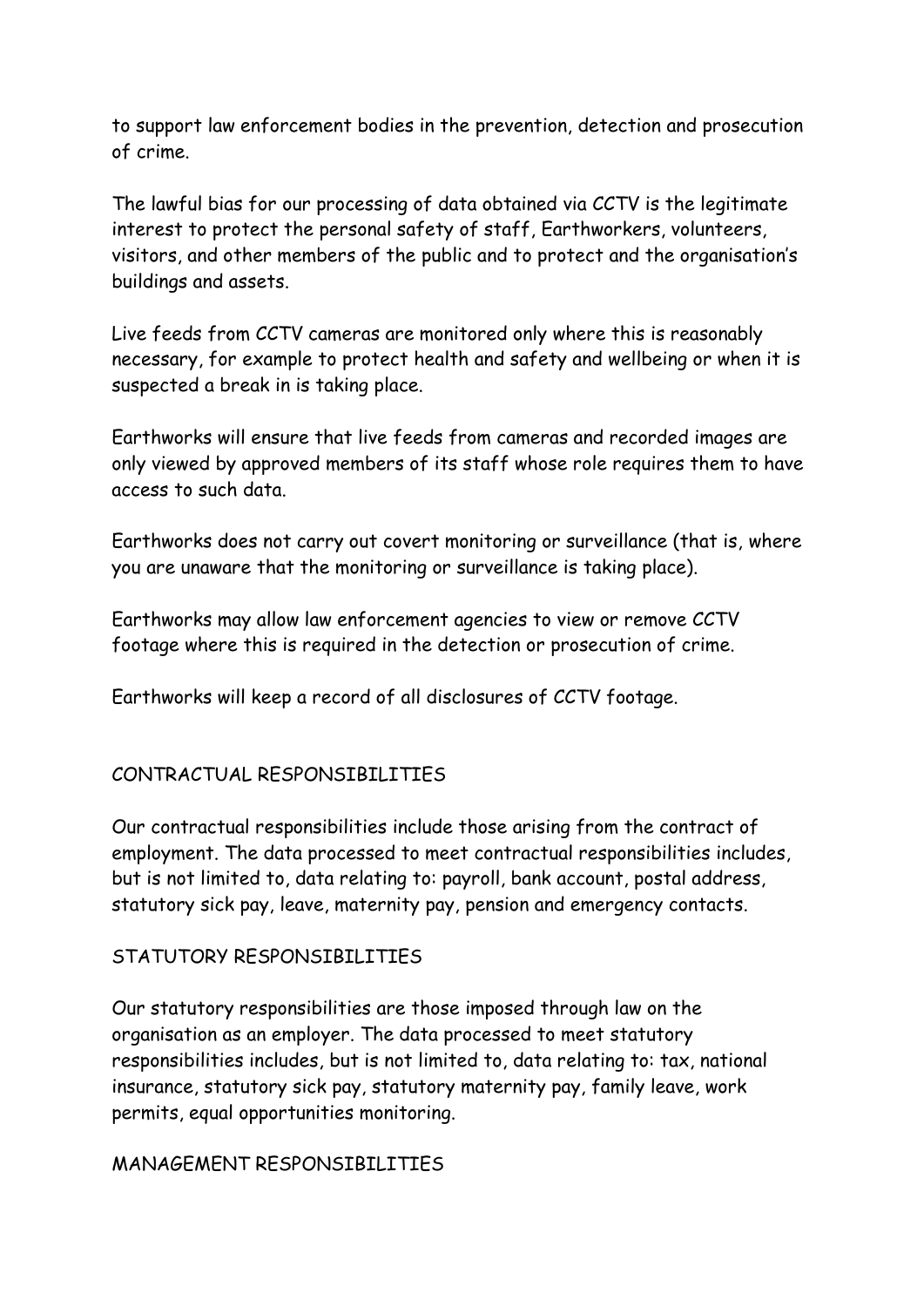Our management responsibilities are those necessary for the organisational functioning of the organisation. The data processed to meet management responsibilities includes, but is not limited to, data relating to: recruitment and employment, training and development, absence, performance management, disciplinary matters, e-mail address and telephone number.

# SENSITIVE PERSONAL DATA

The Act defines 'sensitive personal data' as information about racial or ethnic origin, political opinions, religious beliefs or other similar beliefs, trade union membership, physical or mental health, sexual life, and criminal allegations, proceedings or convictions.

In certain limited circumstances, we may legally collect and process sensitive personal data without requiring the explicit consent of an employee.

(a) We will process data about an employee's health where it is necessary, for example, to record absence from work due to sickness, to pay statutory sick pay, to make appropriate referrals to the Occupational Health Service, and to make any necessary arrangements or adjustments to the workplace in the case of disability. This processing will not normally happen without the employee's knowledge and, where necessary, consent.

(b) We will process data about, but not limited to, an employee's racial and ethnic origin, their sexual orientation or their religious beliefs only where they have volunteered such data and only for the purpose of monitoring and upholding our equal opportunities policies and related provisions.

(c) Data about an employee's criminal convictions will be held as necessary.

# DISCLOSURE OF PERSONAL DATA TO OTHER BODIES

In order to carry out our contractual and management responsibilities, we may, from time to time, need to share an employee's personal data with one or more third party supplier.

To meet the employment contract, we are required to transfer an employee's personal data to third parties, for example, to pension providers and HM Revenue & Customs.